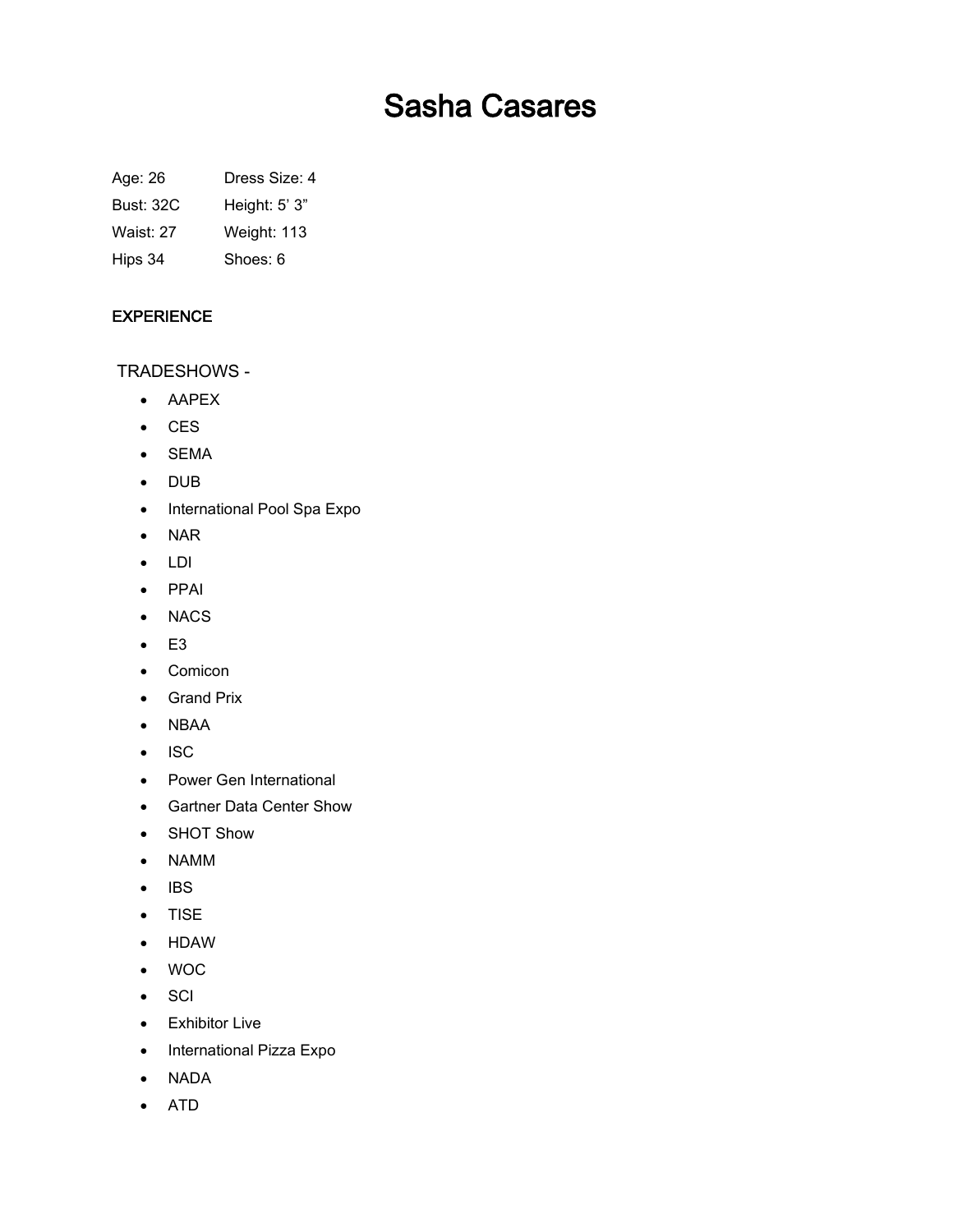- Infocomm
- Orcle
- Mine Expo
- $\bullet$  IBIE
- EMC
- LA Auto Show
- SD Auto Show
- Natural Foods Expo
- Cisco Live
- Axis
- $-$  G2E
- Vision Expo
- CTIA

## HOSTING –

- Spanish host Kaza Azteca America/ Telemundo
- Hosting: E World Music Awards
- Hosting: Magic Image, Red Carpet Celebrity Event
- Hosting: Dr. Pepper with Celebrity Guests Tribal Monterey

#### BRAND AMBASSADOR -

- Brand Ambassador: Google
- Brand Ambassador: Beats By Dre
- Brand Ambassador: U Connect
- Brand Ambassador: Sony

## PROMOTIONAL -

- Promotional: Asics
- Promotional: Under Armour
- Promotional: Malibu Black
- Promotional: Carl's Jr

### RUNWAY -

- Runway: Miss Swimsuit USA
- Runway: Bikini fashion show with Jefff Timmons, 98 Degrees

#### PRINT -

- Print: Black Sunday
- Print: Ray Anderson Formal Wear
- Print: Jewelry, Crystals by Michelle